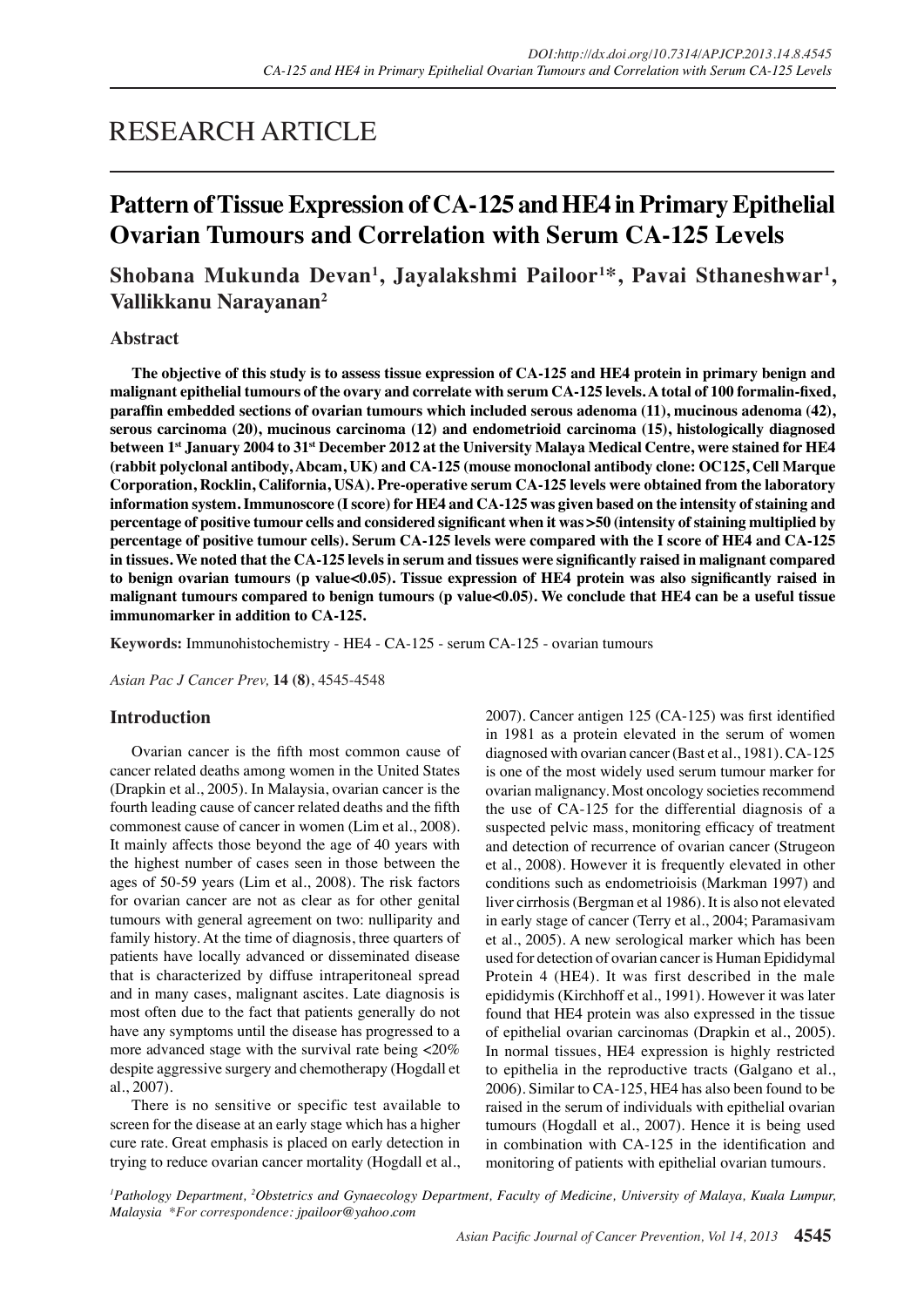#### *MD Shobana et al*

In the present study we assessed the tissue expression of CA-125 and HE4 in benign as well as malignant ovarian tumours of those cases who had serum CA-125 measurement prior to surgery. Serum HE4 test is not available in our centre at present.

### **Materials and Methods**

#### *Sample selection*

All histologically diagnosed primary ovarian epithelial neoplasms between  $1^{st}$  January 2004 to  $31^{st}$  December 2012 at the Department of Pathology, University of Malaya Medical Centre (UMMC) were retrieved. The slides were reviewed. Serum CA-125 levels were obtained from the laboratory information system. Information on staging of tumours was obtained from the medical records. The histological slides of only those cases where there was preoperative serum measurement of CA-125 levels were chosen. The retrieved Hematoxylin-eosin stained slides were examined and one section containing tumour from each case was selected for immunohistochemical staining. Staining was performed on a Benchmark XT automated stainer (Ventana Medical Systems, Inc, Tucson AZ). Serum CA-125 levels done prior to surgery were used for analysis. The reference level used in the laboratory is <35U/ml for CA-125.

#### *Immunohistochemistry*

The selected parafinized archival tissue blocks are subjected to several steps of processing including sectioning with a microtome at room temperature to obtain 3μm sections. The ribbons of sections are then floated in a water-bath at a temperature of 50°C and 'fished" and then mounted onto the silanized slides. The Benchmark XT automated stainer includes online deparafinisation and antigen retrieval. Pre-diluted Anti-CA-125 antibody, (a mouse monoclonal antibody from Abcam) was incubated at 37°C for 16 minutes and Anti-HE4 antibody (a rabbit polyclonal antibody from Cell Marque) which was diluted to 1:50 was incubated at 37°C for 20 minutes. Antigen detection was performed using OptiView DAB IHC Detection Kit. Hematoxylin II was used as a counterstain (Ventana Medical Systems, Inc, Tucson AZ). Stained slides are evaluated for CA-125 and HE4 expression. HE4 and CA-125 staining was considered positive when there was cytoplasmic and apical staining of the epithelial lining and cytoplasmic and membranous staining of the cytoplasm respectively. Human epididymis was used as positive control for HE4 and a known ovarian serous adenocarcinoma was used as a positive control for CA-125. Negative controls for CA-125 and HE4 were performed by incubating samples without primary antibody. CA-125 and HE4 immunoscore was obtained by multiplying the percentage of positive cells with the numeric score. The percentage of positive cells was determined by estimating the number of cells which were positive for the respective immunohistochemical stain by histopathological examination. The numeric score was given as follows: score 0, no staining: cytoplasm and membrane blue; score 1, weak staining: cytoplasm and membrane blue-brown; score 2, cytoplasm and membrane

brown; score 3, cytoplasm and membrane deep brown or black (Figure 1). Scores including and above 50 were considered significantly raised.

#### *Statistical analysis*

SPSS for Windows 17.0 software package was used for statistical analysis. Spearman's correlation was used to describe the correlation between serum CA-125 levels and CA-125 immunoscore in both benign and malignant tumours. Chi-square test was used to analyse the difference in the HE4 immunoscore of benign and



**Figure 1. Strong Cytoplasmic and A) Membranous Staining for CA-125 in Endometrioid Adenocarcinoma; B) Apical Staining of HE4 in Serous Adenocarcinoma**

**Table 1. Tumour Type, Staging, Serum CA-125 Level and Immunohistochemical Expression of CA-125 and HE4 in Ovarian Tumour Tissue**

| Tumour type                  |                | Serum CA-125 |                               | Tissue CA-125   |                              |  |
|------------------------------|----------------|--------------|-------------------------------|-----------------|------------------------------|--|
| (No.)                        | U/ml           |              |                               | I score         |                              |  |
|                              |                | $35\,(%)$    | >35(%)                        |                 | $50\,(%)\;50\,(%)$           |  |
| $CA-125:$                    |                |              |                               |                 |                              |  |
| Serous cystadenoma (11)      |                | 11 (100)     | (0)<br>$\overline{0}$         | 4(36.4)         | 7(63.4)                      |  |
| Mucinous cystadenoma (42) 36 |                | (85.7)       |                               | 6(14.3)38(90.5) | 4 $(9.5)$                    |  |
| Serous carcinoma (20)        | 3              | (15)         | 17(85)                        | 4(20)           | 16(80)                       |  |
| Stage I $(2)$                | 1              |              | 1                             | 1               | 1                            |  |
| Stage II $(3)$               | $\mathbf{1}$   |              | $\overline{c}$                | $\theta$        | 3                            |  |
| Stage III $(12)$             | 1              |              | 11                            | $\overline{2}$  | 10                           |  |
| Stage $IV(3)$                | $\Omega$       |              | 3                             | 0               | 3                            |  |
| Mucinous carcinoma (12)      | 6              | (50)         | 6(50)                         | 11 (91.7) 13    | (8.3)                        |  |
| Stage $I(9)$                 | 6              |              | 3                             | 8               | 1                            |  |
| Stage II $(1)$               | 0              |              | 1                             | 1               | $\overline{0}$               |  |
| Stage III $(1)$              | $\theta$       |              | 1                             | 1               | $\overline{0}$               |  |
| Stage IV $(1)$               | $\Omega$       |              | 1                             | 1               | $\theta$                     |  |
| Endometrioid carcinoma(15)   | $\overline{7}$ | (46.7)       | 8(53.3)                       | 8 (53.3)        | 7(46.7)                      |  |
| Stage I $(4)$                | 3              |              | 1                             | 4               | 0                            |  |
| Stage II (0)                 | $\theta$       |              | $\theta$                      | 0               | 0                            |  |
| Stage III $(10)$             | $\overline{4}$ |              | 6                             | 5               | 5                            |  |
| Stage IV (1)                 | $\Omega$       |              | 1                             | $\theta$        | 1                            |  |
| Tumour type                  |                | Serum CA-125 |                               | HE4             |                              |  |
| (No.)                        | U/ml           |              |                               |                 | I score                      |  |
|                              |                | $35\,(%)$    | $>35$ (%) $<50$ (%) $>50$ (%) |                 |                              |  |
| <b>HE4:</b>                  |                |              |                               |                 |                              |  |
| Serous cystadenoma(11)       | 11             | (100)        | (0)<br>0                      | 9(81.8)         | 2(18.2)                      |  |
| Mucinous cystadenoma (42)36  |                | (85.7)       |                               |                 |                              |  |
|                              |                |              |                               |                 | 6 (14.3) 23 (54.8) 19 (45.2) |  |
| Serous carcinoma(20)         | 3              | (15)         | 17(85)                        | 3(15)           | 17 (85)                      |  |
| Stage $1(2)$                 | 1              |              | 1                             | 1               | 1                            |  |
| Stage II $(3)$               | 1              |              | $\overline{c}$                | 1               | $\overline{2}$               |  |
| Stage III $(12)$             | $\mathbf{1}$   |              | 11                            | $\theta$        | 12                           |  |
| Stage IV(3)                  | $\theta$       |              | 3                             | $\theta$        | 3                            |  |
| Mucinous carcinoma (12)      | 6              | (50)         | 6(50)                         | 0               | 12(100)                      |  |
| Stage $1(9)$                 | 6              |              | 3                             | 0               | 9                            |  |
| Stage II $(1)$               | $\overline{0}$ |              | 1                             | $\theta$        | 1                            |  |
| Stage III $(1)$              | $\theta$       |              | 1                             | $\theta$        | 1                            |  |
| Stage IV (1)                 | $\theta$       |              | 1                             | $\theta$        | 1                            |  |
| Endometrioid carcinoma(15) 7 |                | (46.7)       | 8 (53.3)                      |                 | 2(13.3)13(86.7)              |  |
| Stage $1(4)$                 | 3              |              | 1                             | $\mathbf{0}$    | 3                            |  |
| Stage II $(0)$               | $\overline{0}$ |              | $\mathbf{0}$                  | 0               | $\mathbf{0}$                 |  |
| Stage III $(10)$             | $\overline{4}$ |              | 6                             | 1               | 9                            |  |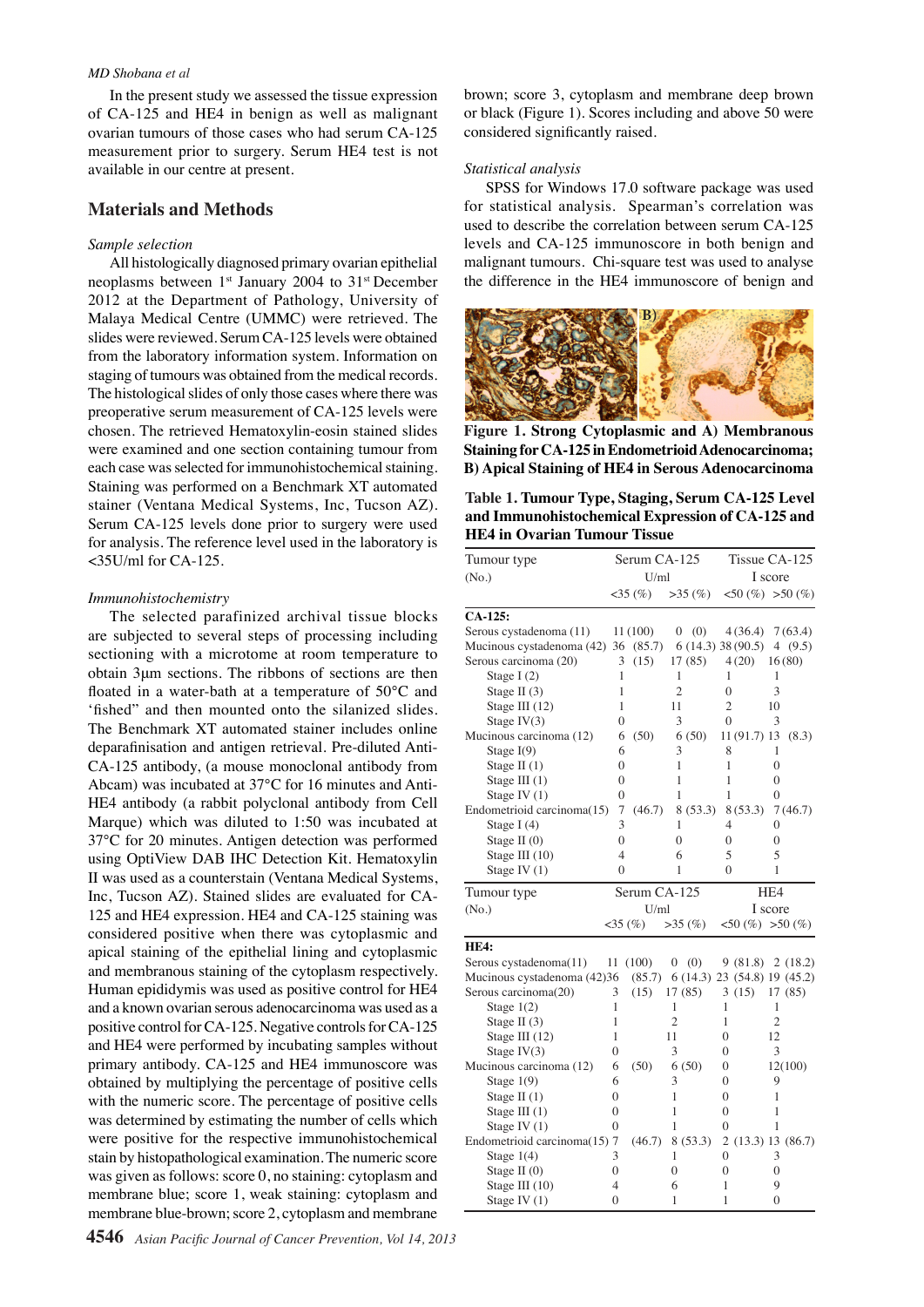*DOI:http://dx.doi.org/10.7314/APJCP.2013.14.8.4545 CA-125 and HE4 in Primary Epithelial Ovarian Tumours and Correlation with Serum CA-125 Levels*

| Table 2. Tumour Type and Immunohistochemical Expression of CA-125 and HE4 in Ovarian Tumour Tissue |                                  |                              |                                |                            |                               |  |  |  |
|----------------------------------------------------------------------------------------------------|----------------------------------|------------------------------|--------------------------------|----------------------------|-------------------------------|--|--|--|
| Tumour type (number)                                                                               | <b>Serous</b><br>cystadenoma(11) | Mucinous<br>cystadenoma (42) | <b>Serous</b><br>carcinoma(20) | Mucinous<br>carcinoma (12) | Endometrioid<br>carcinoma(15) |  |  |  |
| Tissue CA-125 I score $\langle 50 \rangle$                                                         | 4(36.4)                          | 38 (90.5)                    | 4(20)                          | 11(91.7)                   | 8(53.3)                       |  |  |  |
| Tissue CA-125 I score $>50\%$ )                                                                    | 7(63.4)                          | (9.50)                       | 16(80)                         | (8.3)<br>13                | 7(46.7)                       |  |  |  |
| HE4, I score $\lt 50\%$ )                                                                          | 9(81.8)                          | 23(54.8)                     | 3(15)                          |                            | 2(13.3)                       |  |  |  |
| HE4, I score $>50\%$ )                                                                             | 2(18.2)                          | 19(45.2)                     | 17(85)                         | 12 (100)                   | 13(86.7)                      |  |  |  |



**Figure 2. Graph Showing Serum CA-125 Levels and Tissue Expression of CA-125 (I Score) in Malignant Epithelial Ovarian Tumours**

malignant ovarian tumours. p<0.05 was considered as significant difference.

## **Results**

One hundred cases (11 serous adenomas, 42 mucinous adenomas, 20 serous carcinomas, 12 mucinous carcinomas and 15 endometrioid carcinomas) were included in the study. Borderline tumours were not included in the study due to the small numbers. The intensity of staining is shown in Figure 1. Table 1 shows the type of tumour, serum CA-125 level and immunoscore (I score) of tissue CA-125 and HE-4 protein. The malignant tumours (47 cases) were staged as follows: stage 1 (15 cases), stage II (4 cases), stage III (22 cases) and stage IV (6 cases). Significant correlation between serum and tissue expression of CA-125 in malignant ovarian tumours (p<0.05) as shown in Figure 2. There was significant association between staging of the tumour and tissue and serum CA-125 (p<0.05) and significant difference in the expression of HE4 in benign and malignant ovarian tumours (p<0.05). No correlation was noted between serum CA-125 and tissue expression of either CA-125 or HE4 (p>0.05).

## **Discussion**

The findings of significantly increased serum and tissue expression of CA-125 in malignant epithelial ovarian tumours is similar to earlier study (Rosen et al., 2005). We noted that those 10 cases that had low serum CA 125 levels were in Stage 1 disease (62.5%). This is higher than reported by others (Montagnana et al., 2005; Paramasivam et al., 2005). On the other hand, no tissue expression of CA-125 was noted in 10 cases, despite high serum CA-125 levels and eight (80%) were diagnosed as mucinous carcinoma. The high percentage of mucinous carcinomas with loss of tissue expression of CA-125 in our study mirrors reports by others (Rosen et al., 2009). It was suggested CA 125 can be lost in tumour tissues during fixation or processing or due to insufficient sampling

(Breitenecker et al., 1989; Rosen et al., 2009).

In our study, we found no significant correlation between serum CA-125 levels and tissue expression of CA-125 in benign epithelial ovarian tumours. This means that, serum CA-125 levels are not raised in individuals with benign ovarian tumours and also there is no significant expression of CA-125 in the tissue. This is similar to findings in other studies (Rosen et al., 2009; Escudero et al., 2011). We also noted increased expression of CA-125 in four (9.5%) mucinous adenoma of tHE42 cases. However, the intensity of staining was lower compared to malignant ovarian epithelial tumours. This minimal increase was also noted in another study (Rosen et al., 2005).Our findings show that CA-125 is a good marker both in the serum and also in the tissue to evaluate malignant epithelial ovarian tumours.

Among the genes most commonly over expressed in ovarian epithelial tumours relative to normal tissues is the gene for human epididymis protein 4. A number of publications suggest HE4 in combination with CA-125 is better than CA-125 alone for diagnosis of ovarian cancer (Escudero et al., 2011; Kim et al., 2011).

In our study, we found there was significant expression of HE4 immunomarker in malignant epithelial ovarian tumours compared to benign epithelial ovarian tumours. This is a similar finding in other studies (Drapkin et al., 2005; Galgano et al., 2006; Huhtinen et al., 2009). In fact, other studies have shown that HE4 protein is more specific than CA-125 in the diagnosis of malignant epithelial ovarian tumours (Drapkin et al., 2005; Galgano et al., 2006; Rosen et al., 2009).

However in our study, we found that all the cases of mucinous carcinomas showed increase expression of HE4 protein which was not in other studies. Loss of tissue expression was observed in serous carcinoma (15%) and endometrioid carcinoma. In contrast, earlier studies reported that HE4 is over expressed in serous and endometrioid carcinoma and not expressed in mucinous carcinoma (Drapkin et al., 2005; Galgano et al., 2006). This could be due to intratumoral variability of staining and probably warrants extensive sampling of the tumour (Galgano et al., 2006). The other factor that might be taken into consideration is the fact that not all tumours that express HE4 immunomarker also have increased serum levels of HE4. Hence, serum HE4 needs to be compared with tissue expression of HE4. However, we were not able to compare tissue expression of HE4 with serum HE4 level since this is a retrospective study.

In conclusion, our study reaffirms the usefulness of serum CA-125 and CA-125 immunomarker in the diagnosis of malignant epithelial ovarian tumours. We also found that apart from CA-125, HE4 protein is another useful marker that can be used in the diagnosis of